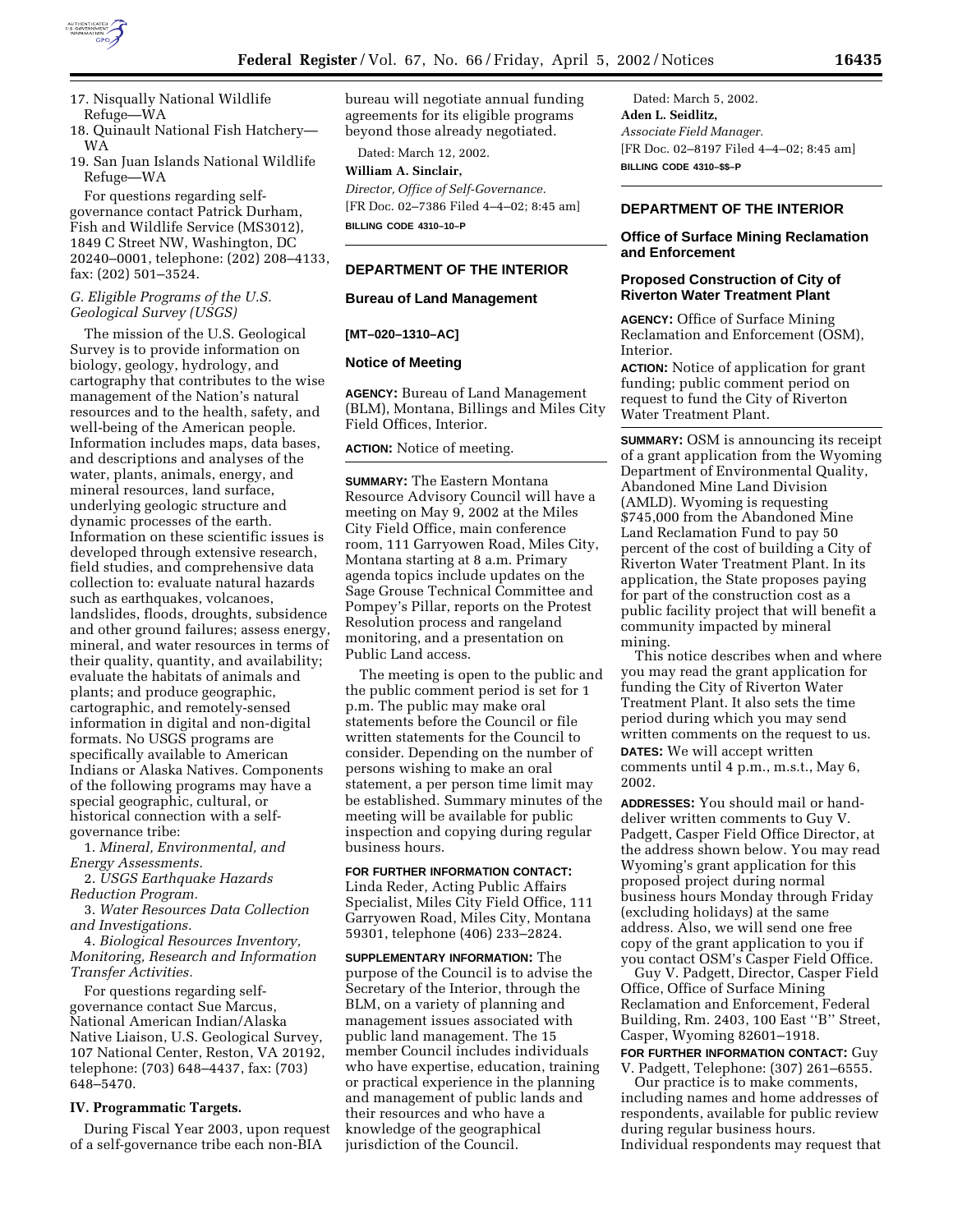we withhold their home address from the rulemaking [or administrative] record, which we will honor to the extent allowable by law. There also may be circumstances in which we would withhold from the rulemaking [or administrative] record a respondent's identity, as allowable by law. If you wish us to withhold your name and/or address, you must state this prominently at the beginning of your comment. However we will not consider anonymous comments. We will take all submissions from organizations or businesses, and from individuals identifying themselves as representatives or officials of organizations or business, available for public inspection in their entirety. **SUPPLEMENTARY INFORMATION:** 

## **I. Background on Title IV of SMCRA**

Title IV of the Surface Mining Control and Reclamation Act (SMCRA) established an Abandoned Mine Land Reclamation (AMLR) program. The purpose of the AMLR program is to reclaim and restore lands and waters that were adversely affected by past mining. The program is funded by a reclamation fee paid by active coaling mining operations. Lands and waters eligible for reclamation under Title IV are primarily those that were mined or affected by mining, and abandoned or inadequately reclaimed before August 3, 1977, and for which there is no continuing reclamation responsibility under state, Federal, or other laws.

Title IV of SMCRA allows States to submit AMLR plans to us. We, on behalf of the Secretary review those plans and consider any public comments were receive about them. If we determine that a State has the ability and necessary legislation to operate an AMLR program, the Secretary can approve it. The Secretary's approval gives a State exclusive authority to put its AMLR plan into effect.

Once the Secretary approves a State's AMLR plan, the State may apply to us for money to fund specific projects that will achieve the goals of its approved plan. We follow the requirements of the Federal regulations at 30 CFR Parts 874, 875, and 886 when we review and approve such applications.

## **II. Background on the Wyoming AMLR Plan**

The Secretary of the Interior approved Wyoming's AMLR plan on February 14, 1983. You can find background information on the Wyoming AML program, including the Secretary's findings and our responses to comments, in the February 14, 1983 **Federal Register** (48 FR 6536).

Wyoming changed its plan a number of times since the Secretary first approved it. In 1984, we accepted the State's certification that it had addressed all known coal-related impacts in Wyoming that were eligible for funding under its program. As a result, the State may now reclaim low priority on-coal reclamation projects. You can reads about the certification and OSM's acceptance in the May 25, 1984, **Federal Register** (49 FR 22139). At the same time, we also accepted Wyoming's proposal that it will ask us for funds to reclaim any additional coal-related problems that occur during the life of the AML program as soon as it becomes aware of them. In the April 13, 1992, **Federal Register** (57 FR 12731), we announced our decision to accept other changes in Wyoming's plan that describe how it will rank eligible coal, non-coal, and public facility projects for fundings. Those changes also authorized the Governor of Wyoming to elevate the priority of a project based upon the Governor's determination of need and urgency. They also expanded the State's ability to construct public facilities under section 411 of SMCRA. We approved additional changes in Wyoming's plan concerning non-coal lien authority and contractor eligibility that improved the efficiency of the State's AML program. That approval is described in the February 21, 1996, **Federal Register** (61 FR 6537).

Once a State certifies that it has addressed all remaining abandoned coal mine problems and the Secretary concurs, then it may request funds to undertake abandoned non-coal mine reclamation, community impact assistance, and public facilities projects under section 411(b), (e), and (f), of SMCRA.

State law and regulations that apply to the proposed Abandoned Coal Mine Land Program City of Riverton Water Treatment plan funding request include Wyoming Statute 35–11–1202 and Wyoming Abandoned Mine Land Regulations, Chapter VII, of the Wyoming Abandoned Mine Program.

### **III. Wyoming's Request to Fund the Cost of the City of Riverton Water Treatment Plant**

The Wyoming Department of Environmental Quality will submit to us a grant application in the fall of 2003. In that application, Wyoming will ask for \$745,000 to pay for a part of the cost of constructing the city of Riverton water treatment plant. The Governor of Wyoming certified the need and urgency to fund this project prior to completing the State's remaining inventory of non-coal reclamation work,

as allowed by section 411(f) of SMCRA. That certification says the project is in a community impacted by mineral mining activities. The requested funding in the 2003 grant is 50 percent of the project's total cost. Money for the balance of the project cost will come from the city of Riverton reserves.

This project addresses the need for upgrades in the Riverton Water Treatment Plant to meet EPA standards for lead and copper, and insure a safe drinking water supply for the citizens of Riverton. The Governor's certification states that the safety hazards impacting the city of Riverton water users warrant funding of this project before the remaining inventory of non-coal projects are completed.

# **IV. How We Will Review Wyoming's Grant Application?**

We will review the grant application using regulations at 30 CFR 875.15; specifically subsections 875.15(e) (1) through (7). As stated in those regulations, the application must include the following information: (1) The need or urgency for the activity or the construction of the public facility; (2) the expected impact the project will have on Wyoming's coal or minerals industry; (3) the availability of funding from other sources and, if other funding is provided, its percentage of the total cost involved; (4) documentation from other local, State, Federal agencies with oversight for such utilities or facilities describing what funding they have available and why their agency is not fully funding this specific project; (5) the impact on the State, the public, and the minerals industry if the facility is not funded; (6) the reason why this project should be selected before the priority projects relating to the protection of public health and safety or the environment from the damages caused by past mining activities, and (7) an analysis and review of the procedure Wyoming used to notify and involve the public in this request, and a copy of all comments received and their resolution by the State. Wyoming's application for the City of Riverton Water Treatment Plant project contains the information described in these seven subsections.

Section 875.15(f) requires us to evaluate all comments we receive and determine whether the funding meets the requirements of section 875.15(e) (1) through (7) described above. It also requires us to determine if the request is in the best interests of the State's AML program. We will approve Wyoming's request to fund this project if we conclude that it meets all the requirements of 30 CFR 875.15.